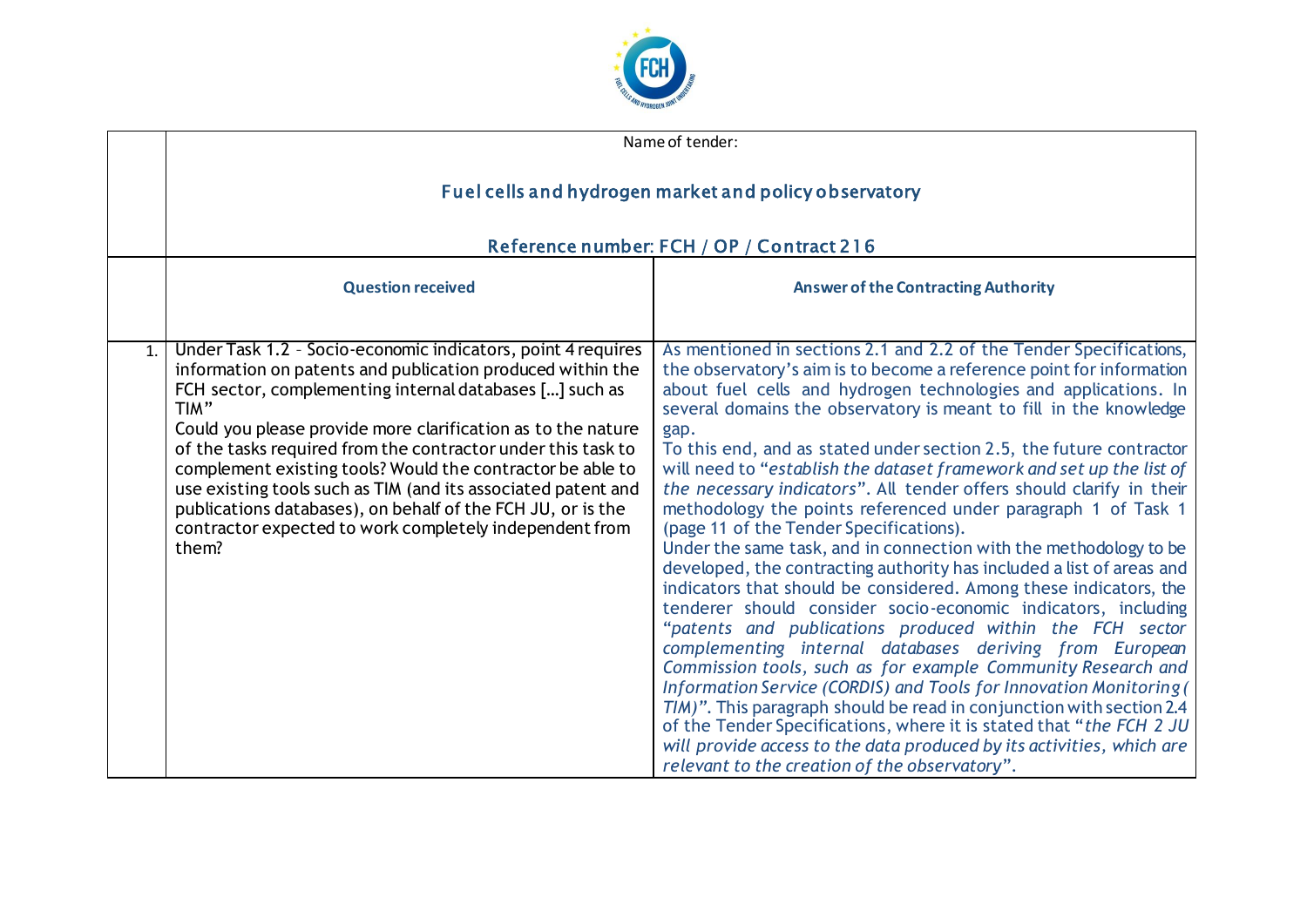

|    |                                                                                                                                                                                                                                                                                                                                                                                                                                                                                                                                                 | Thus, as explained above, the contractor is expected to identify and<br>fill in knowledge gaps linked to the production of patents and<br>publications (among others). To do so, the contractor should<br>produce its own data (for further information, please refer to points<br>a) to e) under Task 1; as an example - under point a) the contractor<br>should detail in its methodology how it will identify sources and<br>engage with relevant parties for the collection of data); in addition<br>to this data, the contracting authority will provide the data produced<br>in its own activities from tools to which the contractor does not have<br>access to. It will also provide an initial list of relevant organisations<br>or activities carried on by third parties with whom the contractor is<br>expected to establish a cooperation. Within its remit, the FCH 2 JU<br>will facilitate such cooperation. The Tool for Innovation Monitoring<br>(TIM) is not one of the FCH 2 JU's activities; it is a tool created and<br>maintained by the European Commission's Joint Research Centre<br>(JRC). In this case the FCH 2 JU will facilitate the interactions<br>between the contractor and the JRC; it is not expected that the<br>contractor will have access to the TIM tool databases. |
|----|-------------------------------------------------------------------------------------------------------------------------------------------------------------------------------------------------------------------------------------------------------------------------------------------------------------------------------------------------------------------------------------------------------------------------------------------------------------------------------------------------------------------------------------------------|--------------------------------------------------------------------------------------------------------------------------------------------------------------------------------------------------------------------------------------------------------------------------------------------------------------------------------------------------------------------------------------------------------------------------------------------------------------------------------------------------------------------------------------------------------------------------------------------------------------------------------------------------------------------------------------------------------------------------------------------------------------------------------------------------------------------------------------------------------------------------------------------------------------------------------------------------------------------------------------------------------------------------------------------------------------------------------------------------------------------------------------------------------------------------------------------------------------------------------------------------------------------------------------------------------------|
| 2. | We would like to understand better the expectations of the<br>FCH JU with regards to HRS as we notice different<br>statements<br>• Under Task 1.1 Market statistics, there is a reference<br>to HRS as part of the data to be collected.<br>The tenders specifications also refer to a cooperation<br>with EAFO on this matter.<br>The EAFO says that on HRS, it will receive the data<br>from the FCH JU<br>Does the FCH JU expect the applicant to collect new data on<br>HRS or to rely on existing data from the FCH JU and/or the<br>EAFO? | Under Task 1, point e) "Technology and market statistics" (pages 11-<br>12 of the Tender Specifications), it is required from the future<br>contractor to take into consideration, when developing its<br>methodology, statistics regarding "() deployment of hydrogen<br>refuelling stations."<br>Under section 2.2 "Methodology", point 3) (pages 9-10 of the Tender<br>Specifications), it is stated that:<br>"3) The observatory shall also cover areas where relevant<br>activities are already ongoing such as, but not limited to the<br>EAFO, which is collecting data on the deployment of<br>hydrogen refuelling stations and fuel cells electric vehicles<br>as well as relevant regulations. In this case, it is expected<br>that the contractor will establish a cooperation with the<br>third parties in order to avoid duplication of efforts, ensure                                                                                                                                                                                                                                                                                                                                                                                                                                         |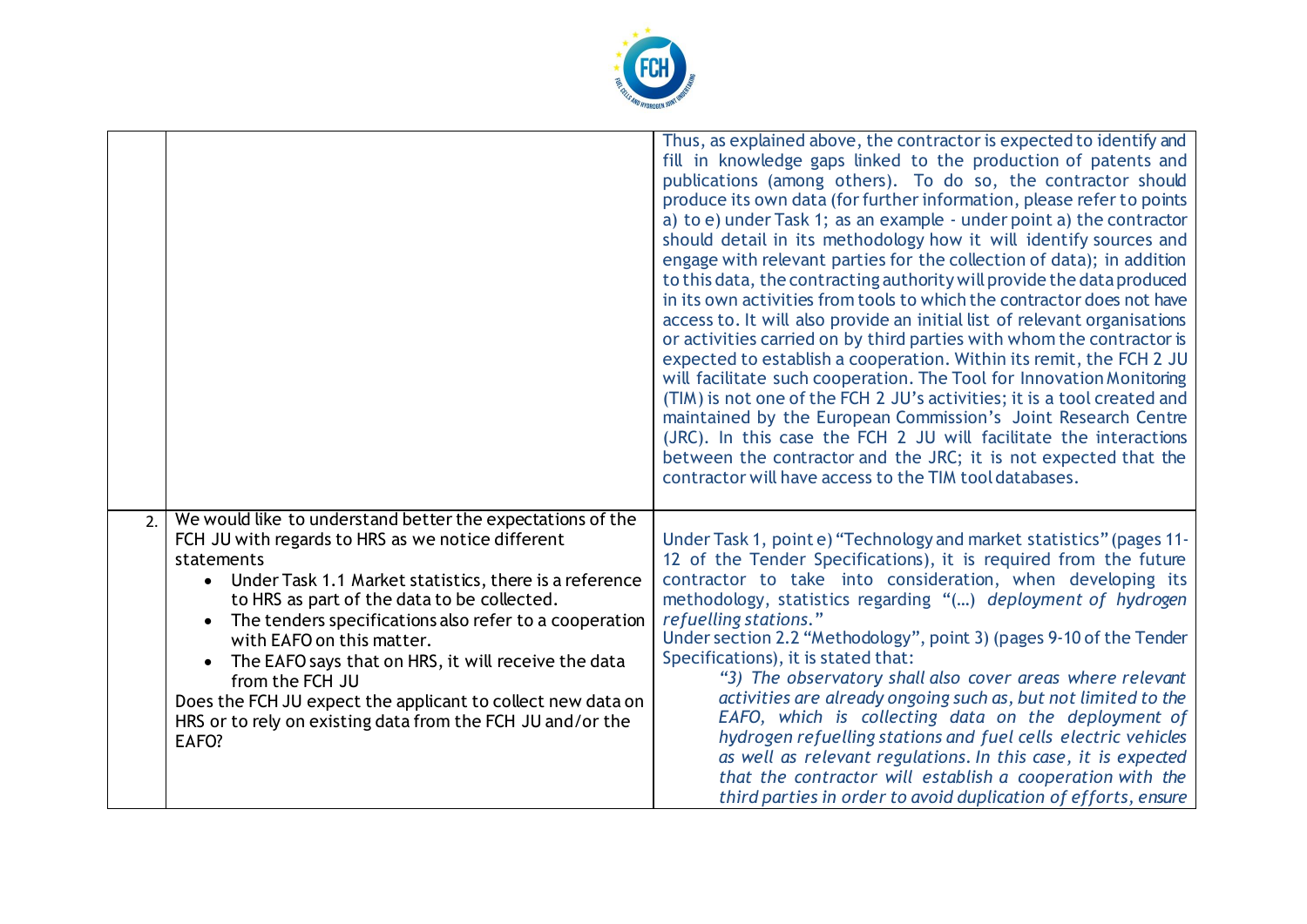

|  | a useful exchange of information and align methodologies.               |
|--|-------------------------------------------------------------------------|
|  | The tenderer will propose in its offer a two way cooperation            |
|  | for the exchange of information and alignment of                        |
|  | methodologies for data collection and categorisation with               |
|  | other platforms such as EAFO, the TransEuropean Transport               |
|  | Network (TENTEC) and others that will be jointly identified             |
|  | with the FCH 2 JU, in order to establish the observatory as a           |
|  | reference point for FCH activities. Such cooperation will be            |
|  | facilitated by the FCH 2 JU and the European Commission.                |
|  | The tenderer should explain in the offer how it intends to              |
|  | tackle the issue of harmonisation of methodologies."                    |
|  | Regarding the data of EAFO, the FCH 2 JU is not in a position to verify |
|  | the data sources that EAFO uses. Please note that the website of        |
|  | <b>EAFO</b><br>verified<br>21/08/2018<br>today<br>as                    |
|  | http://www.eafo.eu/infrastructure-statistics/hydrogen-filling-          |
|  | stations - states that "the data for the hydrogen filling stations are  |
|  | currently under review and will be aligned with the data from the       |
|  | Joint Undertaking « Hydrogen and Fuel Cells », we expect an update      |
|  | on short term", and does not list the FCH 2 JU as an only source. The   |
|  | FCH 2 JU is currently cooperating with EAFO, and, as stated above,      |
|  | expects the future contractor to also establish a cooperation, ensure   |
|  | a useful exchange of information and align methodologies for data       |
|  | collection and categorisation. In this case also, the FCH 2 JU will     |
|  | facilitate the interactions between the contractor and EAFO.            |
|  | To answer the question, and drawing from the excerpts of the Tender     |
|  | Specifications mentioned above, as deployment of HRSs is an on-         |
|  | going process, the future contractor is expected to gather all          |
|  | necessary data (from its own sources, from the input provided by the    |
|  | contracting authority and/or from other third parties with which it     |
|  | is expected to collaborate) "in order to establish the observatory as   |
|  | a reference point for FCH activities". EAFO is one of the data sources  |
|  | that may be used. Furthermore, please note that simply collecting       |
|  | the data into a database is not sufficient, as the future contractor    |
|  | "must keep the created database updated throughout the whole            |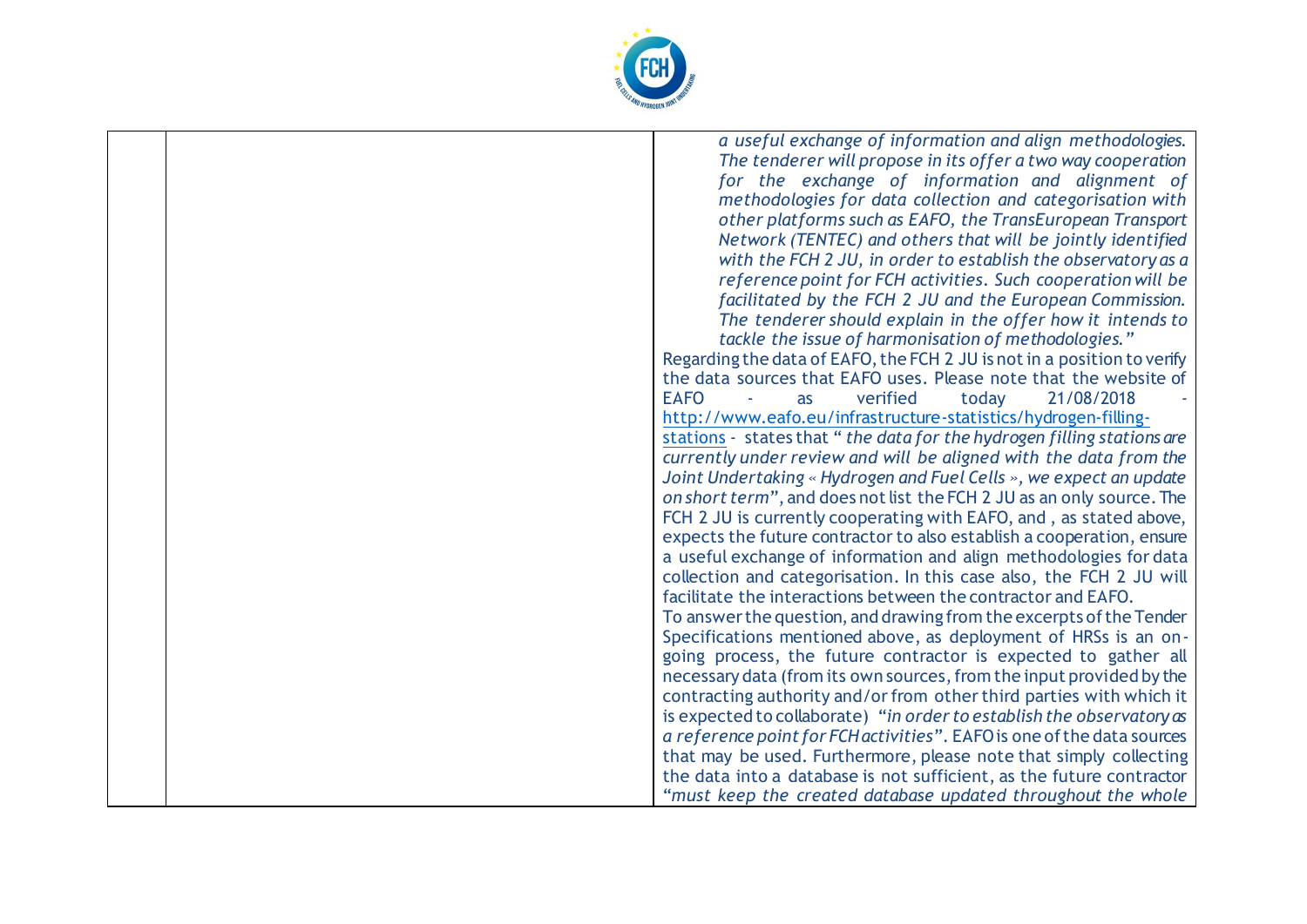

|                |                                                                                                                                                                                                       | duration of the contract" (please refer to Task 2 - page 13 of the<br><b>Tender Specifications).</b>                                                                                                                                                                                                                                                                                                                                                                                                                                                                                                                                                                                                                                                                                                                                                                                                                                                                                                                                                                                                                                                                                                                                                                                                                                                                                                                                                                                                                                                                                                                                                                                                                                                                                                                                                                                                                                                       |
|----------------|-------------------------------------------------------------------------------------------------------------------------------------------------------------------------------------------------------|------------------------------------------------------------------------------------------------------------------------------------------------------------------------------------------------------------------------------------------------------------------------------------------------------------------------------------------------------------------------------------------------------------------------------------------------------------------------------------------------------------------------------------------------------------------------------------------------------------------------------------------------------------------------------------------------------------------------------------------------------------------------------------------------------------------------------------------------------------------------------------------------------------------------------------------------------------------------------------------------------------------------------------------------------------------------------------------------------------------------------------------------------------------------------------------------------------------------------------------------------------------------------------------------------------------------------------------------------------------------------------------------------------------------------------------------------------------------------------------------------------------------------------------------------------------------------------------------------------------------------------------------------------------------------------------------------------------------------------------------------------------------------------------------------------------------------------------------------------------------------------------------------------------------------------------------------------|
| $\mathbf{3}$ . | Is Switzerland still one of the countries which does not come under<br>the 'scope of the Treaties' with FCHJU or has the situation<br>changed? I.e. is a Swiss entity eligible to lead or join a bid? | The situation regarding the participation of Switzerland-based legal<br>entities in public procurement procedures launched by the FCH 2 JU<br>has not changed.<br>The WTO Agreement on Government Procurement (GPA) grants<br>access to procurement procedures launched by the European<br>Commission, the European External Action Service (EEAS) and the<br>Council on their own account to economic operators established in:<br>Armenia, Canada, Chinese Taipei, Hong Kong, Israel, Japan, Korea,<br>the Netherlands with respect to Aruba, Moldova, Montenegro, New<br>Zealand, Singapore, Switzerland, Ukraine and the United States.<br>Appendix I to the GPA indicates that only the European Commission,<br>the EEAS and the Council are concerned as contracting authorities.<br>The FCH 2 JU is not a part of the GPA. As a result, the procurement<br>procedures launched by the FCH 2 JU are not open to the economic<br>operators established in the third countries mentioned above.<br>Pursuant to Article 119(1) Financial Regulation: "Participation in<br>procurement procedures shall be open on equal terms to all natural<br>and legal persons coming within the scope of the Treaties and to all<br>natural and legal persons established in a third country which has a<br>special agreement with the Union in the field of public procurement<br>under the conditions laid down in that agreement." In case there is<br>no such agreement, or the agreement does not apply to the kind of<br>contracts put out to tender, economic operators of third countries<br>are not entitled to participate. As a result, due to the fact that there<br>is no international agreement covering the right of economic<br>operators established in Switzerland to participate in public<br>procurement procedures launched by the FCH 2 JU, such economic<br>operators are not entitled to participate as tenderers or as joint<br>tenderers |
| $\mathbf{4}$ . | Given that the UK's withdrawal from the EU is scheduled to be after                                                                                                                                   | We understand the request for clarification refers to a situation<br>where the procedure is concluded with the award of the contract to                                                                                                                                                                                                                                                                                                                                                                                                                                                                                                                                                                                                                                                                                                                                                                                                                                                                                                                                                                                                                                                                                                                                                                                                                                                                                                                                                                                                                                                                                                                                                                                                                                                                                                                                                                                                                    |
|                | the award of this tender, would there be any risk under this clause                                                                                                                                   |                                                                                                                                                                                                                                                                                                                                                                                                                                                                                                                                                                                                                                                                                                                                                                                                                                                                                                                                                                                                                                                                                                                                                                                                                                                                                                                                                                                                                                                                                                                                                                                                                                                                                                                                                                                                                                                                                                                                                            |